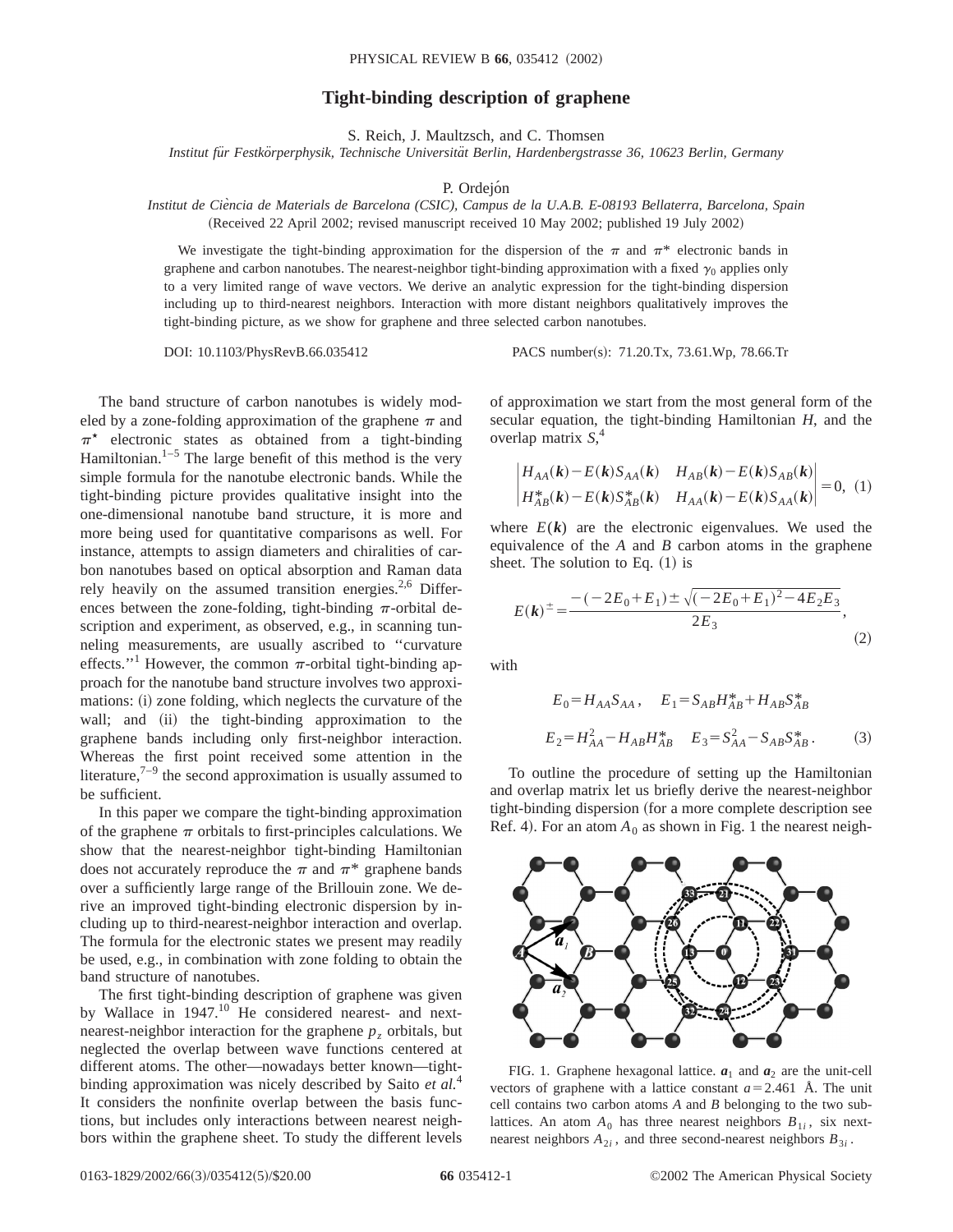bors are  $B_{11}$ ,  $B_{12}$ , and  $B_{13}$ , all of which belong to the other graphene sublattice; thus for nearest-neighbor interaction

$$
H_{AA} = \frac{1}{N} \sum_{R_A} \sum_{R_{A'}} e^{ik(R_{A'} - R_A)} \langle \varphi_A(\mathbf{r} - \mathbf{R}_A) | H | \varphi_A(\mathbf{r} - \mathbf{R}_{A'}) \rangle
$$
  

$$
= \frac{1}{N} \sum_{R_A} \langle \varphi_A(\mathbf{r} - \mathbf{R}_A) | H | \varphi_A(\mathbf{r} - \mathbf{R}_A) \rangle = \varepsilon_{2p},
$$
 (4)

where *N* is the number of unit cells in the crystal,  $\mathbf{R}_A$  and  $\mathbf{R}_{A'}$  are the positions of atom *A* and *A'*, respectively, and  $\varphi_A$ denote the  $p<sub>z</sub>$  atomic wave functions forming the basis for the crystal Bloch functions. The overlap matrix element  $S_{AA} = 1$ , since we assume the atomic wave functions to be normalized  $[\langle \varphi_A(r-R_A) | \varphi_A(r-R_A) \rangle = 1].$  To find  $H_{AB}$ within the nearest-neighbor approximation, we simply sum over the three nearest neighbors shown in Fig. 1:

$$
H_{AB} = \frac{1}{N} \sum_{R_A} \sum_{R_B} e^{ik(R_B - R_A)} \langle \varphi_A(\mathbf{r} - \mathbf{R}_A) | H | \varphi_B(\mathbf{r} - \mathbf{R}_B) \rangle
$$
  
=  $\gamma_0 (e^{ikR_{11}} + e^{ikR_{12}} + e^{ikR_{13}})$ 

with

$$
\gamma_0 = \langle \varphi_A(\mathbf{r} - \mathbf{R}_A) | H | \varphi_B(\mathbf{r} - \mathbf{R}_A - \mathbf{R}_{1i}) \rangle \quad (i = 1, 2, 3),
$$

the same treatment yields the overlap matrix element

$$
S_{AB} = s_0 (e^{ikR_{11}} + e^{ikR_{12}} + e^{ikR_{13}})
$$

with

$$
s_0 = \langle \varphi_A(\mathbf{r} - \mathbf{R}_A) | \varphi_B(\mathbf{r} - \mathbf{R}_A - \mathbf{R}_{1i}) \rangle \quad (i = 1, 2, 3),
$$

where  $\mathbf{R}_{1i}$  is the vector pointing from atom  $A_0$  to atoms  $B_{1i}$ in Fig. 1. Now we insert the Hamiltonian and overlap matrix elements into Eqs.  $(3)$  and  $(2)$ . We define the function

$$
f(\mathbf{k}) = 3 + u(\mathbf{k})
$$
  
= 3 + 2 cos $\mathbf{k} \cdot \mathbf{a}_1$  + 2 cos $\mathbf{k} \cdot \mathbf{a}_2$  + 2 cos $\mathbf{k} \cdot (\mathbf{a}_1 - \mathbf{a}_2)$   
= 3 + 2 cos 2 $\pi a k_1$  + 2 cos 2 $\pi a k_2$  + 2 cos 2 $\pi a (k_1 - k_2)$ , (5)

where  $k_i = \mathbf{k} \cdot \mathbf{a}_i/2\pi$  are the components of a wave vector *k* in units of the reciprocal graphene lattice vectors  $k_1$  and  $k_2$ , and obtain the well-known result<sup>4</sup>

$$
E^{\pm}(\mathbf{k}) = \frac{\varepsilon_{2p} \pm \gamma_0 \sqrt{f(\mathbf{k})}}{1 \mp s_0 \sqrt{f(\mathbf{k})}}.
$$
 (6)

The three parameters  $\varepsilon_{2p}$ ,  $\gamma_0$ , and  $s_0$  are found by fitting experimental or first-principles data. The most common practice is to adjust the tight-binding dispersion to a correct description of the  $\pi$  bands at the *K* point. This yields  $\varepsilon_{2p}$  $=0$  eV,  $\gamma_0$  between  $-2.5$  and  $-3$  eV, and  $s_0$  below 0.1. Since  $s_0$  is small, it is usually neglected. The nearestneighbor Hamiltonian is able to produce bands which are not symmetric with respect to the Fermi level, but only if the overlap  $s_0$  is nonzero.



FIG. 2. *Ab initio* and nearest-neighbor tight-binding dispersions of graphene. (a) The converged *ab initio* calculation of the graphene  $\pi$  and  $\pi^*$  electronic bands is shown by the full lines. The dashed lines represent the tight-binding dispersion of Eq. (6) with  $s_0=0$ and  $\gamma_0 = -2.7$  eV. (b) Difference  $\Delta E$  between the *ab initio* and tight-binding band structures.

The nearest-neighbor tight-binding description of graphene was originally developed to study the low-energy properties of graphite, i.e., the focus was not on the in-plane dispersion, but rather on the coupling between the graphene sheets. As the interest rose in nanotubes, Eq.  $(6)$  (with  $s_0$ )  $=0$ ) was adopted for the electronic band structure throughout the entire Brillouin zone. In Fig.  $2(a)$  we show an *ab initio* calculation of the graphene  $\pi$  and  $\pi^*$  bands (full lines) and the tight-binding dispersion [Eq.  $(6)$ ], neglecting the overlap matrix (dashed lines) and in Fig.  $2(b)$  the difference between the two calculations. An interaction parameter  $\gamma_0$  $=$  -2.7 eV was used, a typical value which best reproduced the slopes of the valence and conduction bands at the *K* point from the first-principles calculations. Our *ab initio* calculations were performed with the SIESTA code<sup>11,12</sup> using pseudopotentials<sup>13</sup> and the Perdew-Zunger parametrization<sup>14</sup> of the local-density approximation. An energy cutoff of 270 Ry was taken for real space integrations and a  $40\times40\times1$ Monkhorst-Pack grid<sup>15</sup> in reciprocal space. The valence electrons were expanded in a basis of numerical pseudoatomic orbitals.16,17 The converged band structure in Fig. 2 was obtained with a double- $\zeta$ , singly polarized basis set. The extension of the *s* orbitals was 5.12 a.u.=2.71 Å and of the *p* and *d* orbitals 6.25 a.u.=3.31 Å.<sup>16</sup> A further increase of the cutoff radii affected the electronic energies by less than 5 meV. We obtained a graphene lattice constant 2.468 Å; the binding energy and elastic constants agreed well with plane wave calculations and experiment.18 For comparison we calculated the band structure of graphite and found good agreement with plane-wave pseudopotential calculations.<sup>19,20</sup>

In general the agreement between first-principles and the tight-binding band structure is rather poor; good agreement is only obtained very close to the *K* point of Brillouin zone, i.e., for the wave vectors used to determine  $\gamma_0$ . Even in the range of the visible transitions the electronic energies deviate by some 100 meV.

The benefit of the SIESTA method for the present discussion is that the self-consistent Hamiltonian is of a tightbinding type.<sup>11,12</sup> We can thus directly compare the level of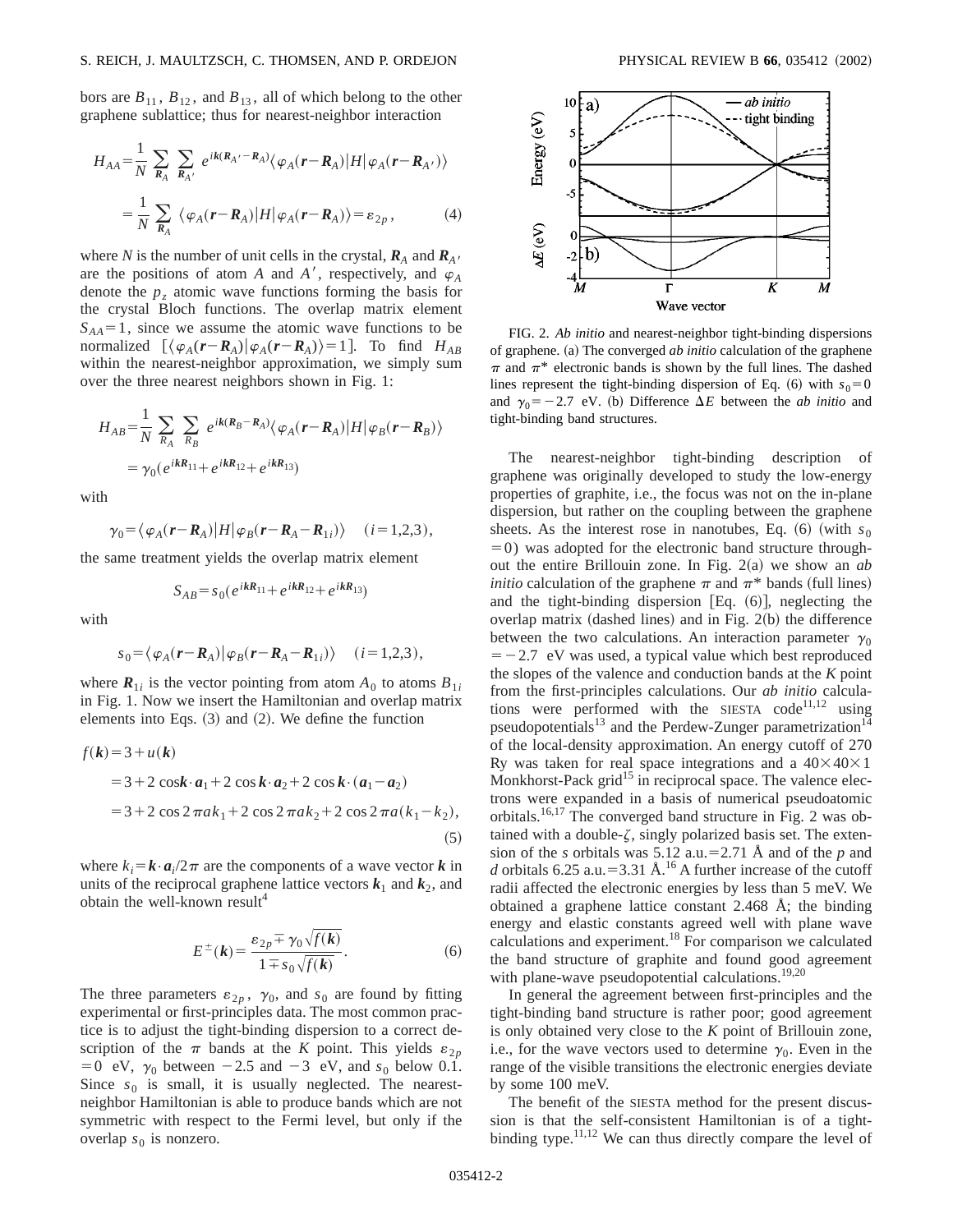

FIG. 3. (a) Top: first-principles band structure with a single- $\zeta$  basis set and  $r_c = 1.18$  Å. The nearest-neighbor tight-binding band structure [Eq. (6)] with  $\gamma_0 = -1.86$  eV and  $s_0 = 0.02$  coincides with the first-principles result. Bottom: difference  $\Delta E$  between the firstprinciples and nearest-neighbor tight-binding band structures. (b) Top, full lines: first-principles result with a single- $\zeta$  basis set and  $r_c$ = 1.86 Å; dotted lines: nearest-neighbor tight-binding band structure [Eq. (6)] with  $\gamma_0 = -2.84$  eV and  $s_0 = 0.070$ ; the third-nearest neighbor tight-binding band structure coincides with the first-principles result shown by the full lines ( $\varepsilon_{2p}=-0.36$  eV,  $\gamma_0=-2.78$  eV,  $\gamma_1$  $=$  -0.12 eV,  $\gamma_2$  = -0.068 eV,  $s_0$  = 0.106,  $s_1$  = 0.001, and  $s_2$  = 0.003). Bottom, dotted line: difference between the first-principles and the nearest-neighbor tight-binding band structure shown in the top panel. For the third-nearest neighbor tight-binding approximation the differences are not seen on the chosen energy scale. (c) Top: converged *ab initio* (full lines) and third-neighbor tight-binding (dashed) band structures; see Table I for the tight-binding parameters ( $M\Gamma K M$ ). Bottom: difference between the two band structures above.

approximation (basis set completeness and extension) in an *ab initio* calculation to the empirical tight-binding Hamiltonian. For the first-principles band structure in Fig.  $2(a)$  we used a basis set that (i) contained two independent radial functions to describe the *p* orbitals, and included a shell of polarizing *d* orbitals (double- $\zeta$  plus polarization basis set<sup>16</sup>), and  $(ii)$  had a radial cutoff of 3.31 Å, i.e., atoms as distant as  $6.62$  Å have a nonfinite overlap and interaction (corresponding to the ninth distant neighbor). To mimic the empirical approximation by the first-principles calculation we calculated the band structure for a simple basis (single- $\zeta$ ) with a cutoff radius of 1.18 Å, which includes only the interaction with the nearest neighbors (see Fig. 1). The result is shown in Fig. 3(a). The differences between the single- $\zeta$  nearestneighbor band structure and the converged result in Fig.  $2(a)$ are obvious: The separation of the valence and conduction band is reduced, most strongly at the  $\Gamma$  point; also the asymmetry of the bonding and antibonding band is much smaller. As expected, the dispersion in Fig.  $3(a)$  is perfectly reproduced by the nearest-neighbor tight-binding formula in Eq. ~6!, since the *ab initio* calculation with that basis set takes precisely that form. The tight-binding parameters we obtain are  $\gamma_0 = -1.86$  eV and  $s_0 = 0.02$ . The differences between the  $ab$  *initio* calculation and Eq.  $(6)$  with these parameters is smaller than  $10^{-3}$  eV, as shown in the bottom of Fig. 3(a), and is due to numerical inaccuracies in the *ab initio* calculation.

We now increased the extension of the basis wave function to  $r_c = 1.86$  Å, while still using a simple basis set and obtained the band structure in Fig.  $3(b)$  (full lines, top panel). At the  $\Gamma$  point the agreement between this calculation and the converged result is already quite satisfactory  $(2\%)$ ; the *M* point energy of the conduction band is, however, overestimated by 55 %. The best fit of the tight-binding expression  $Eq. (6)$  to the first-principles band structure is shown by the dotted lines in Fig.  $3(b)$ . The dotted line in the bottom panel represents the difference between the *ab initio* and empirical results, which is on the order of 100 meV for most points of the Brillouin zone. The interaction with the more distant neighbors can thus no longer be neglected.

Wallace in his tight-binding study already considered second-nearest-neighbor interaction, although at the cost of neglecting the overlap matrix.<sup>10</sup> An extension of the tightbinding interaction radius, however, has to include the second as well as the third-nearest neighbors, since the distance  $|\mathbf{R}_{2i}| = 2.461$  Å is very close to  $|\mathbf{R}_{3i}| = 2.842$  Å. To find the third-nearest-neighbor tight-binding dispersion we proceed exactly as outlined above. The sum over  $\mathbf{R}_{A}$  in  $H_{AA}$  and  $S_{AA}$  ( $H_{AB}$  and  $S_{AB}$ ) now additionally include  $R_{A} = R_{A}$  $+$ **R**<sub>2*i*</sub> (**R**<sub>Bi</sub>=**R**<sub>A</sub>+**R**<sub>3*i*</sub>). The *E<sub>i</sub>*'s in Eq. (3) are then given by

$$
E_0 = [ \varepsilon_{2p} + \gamma_1 u(k) ] [ 1 + s_1 u(k) ], \tag{7}
$$

$$
E_1 = 2s_0 \gamma_0 f(\mathbf{k}) + (s_0 \gamma_2 + s_2 \gamma_0) g(\mathbf{k}) + 2s_2 \gamma_2 f(2\mathbf{k}), \quad (8)
$$

$$
E_2 = [ \varepsilon_{2p} + \gamma_1 u(k) ]^2 - \gamma_0^2 f(k) - \gamma_0 \gamma_2 g(k) - \gamma_2^2 f(2k), \tag{9}
$$

$$
E_3 = [1 + s_1 u(\mathbf{k})]^2 - s_0^2 f(\mathbf{k}) - s_0 s_2 g(\mathbf{k}) - s_2^2 f(2\mathbf{k}), \tag{10}
$$

$$
g(k) = 2u(k) + u(2k_1 - k_2, k_1 - 2k_2).
$$
 (11)

 $f(\mathbf{k})$  and  $u(\mathbf{k})$  were defined in Eq. (5).  $\gamma_1$  and  $\gamma_2$  are the interaction energies with the second and third neighbors, and  $s_1$  and  $s_2$  are the corresponding overlaps. Inserting  $E_0$  to  $E_3$ into Eq.  $(2)$  yields the tight-binding electronic dispersion in the third-nearest-neighbor approximation. We thus included the same number of neighbors for the first-principles and tight-binding Hamiltonians. With the tight-binding parameters as given in the caption of Fig. 3 the agreement between the electronic energies is again very good, better than  $10^{-2}$  eV. This difference is now partially due to numerical inaccuracies of the *ab initio* calculation, and to difficulties of the fitting procedure when the number of parameters is large.

The third-nearest-neighbor tight-binding approximation is not yet sufficient to correctly describe the converged *ab initio* calculations, since they needed a larger basis set and a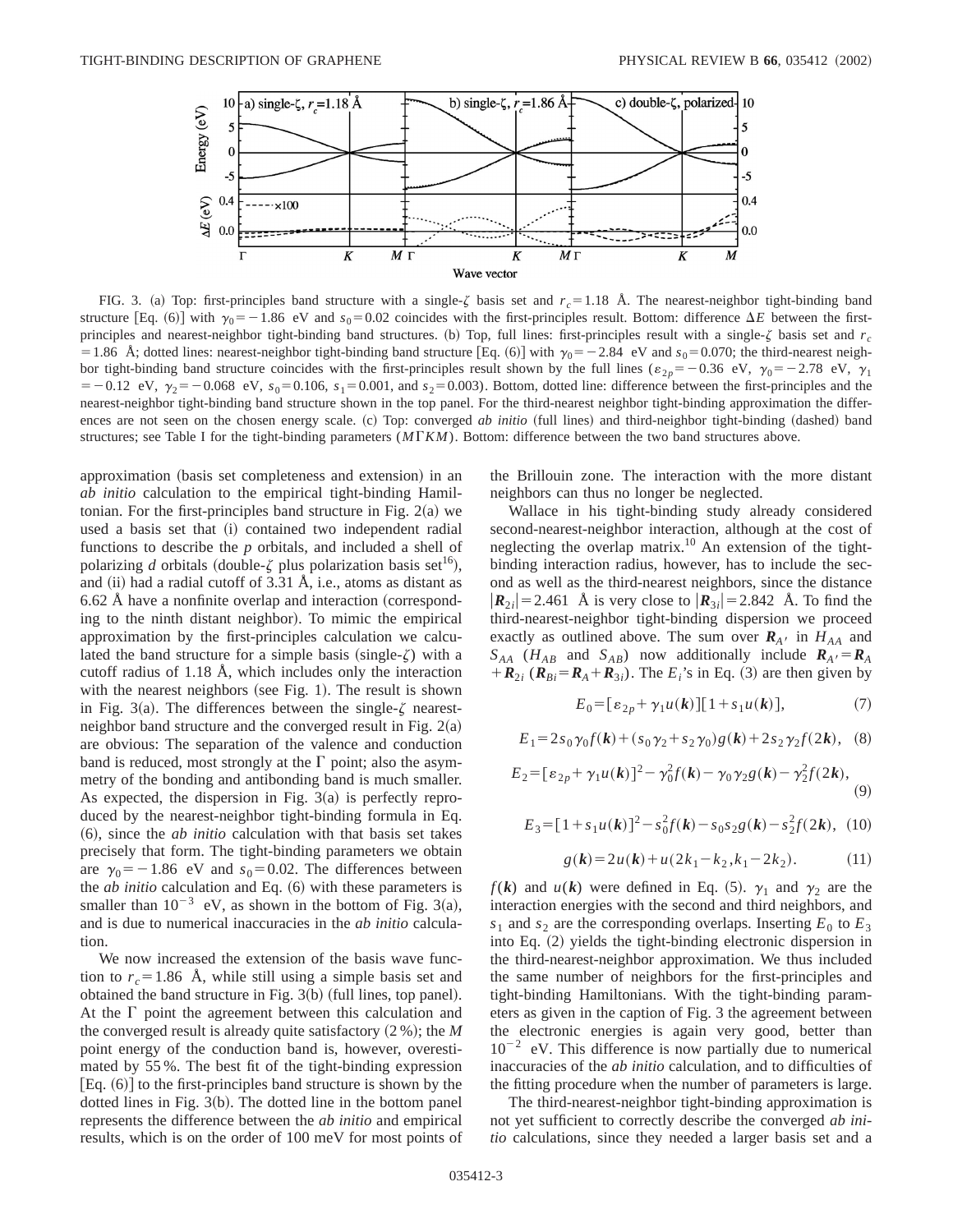

FIG. 4. Band structure of a  $(10,10)$  armchair nanotube.  $(a)$  *Ab initio* calculation. (b) Nearest-neighbor tight-binding calculation with  $\gamma_0 = -2.7$  eV. (c) Third-nearest-neighbor tight-binding calculation with parameters obtained from a fit to the optical energy range; see Table I. The dashed lines denote *ab initio* calculated energies of the singularities in the density of states.

higher cutoff radius. Nevertheless, we can quite accurately reproduce the first-principles results by considering only third-nearest neighbors. Figure  $3(c)$  again shows the converged *ab initio*  $\pi$  band structure (top panel, full lines) together with the third-neighbor tight-binding approximation (dashed lines). The  $\gamma_i$ 's and  $s_i$ 's used for the tight-binding dispersion are listed in Table I ( $M\Gamma K M$ ); at this point they should be considered fitting parameters rather than as having strict physical meanings. The difference between the *ab initio* and the empirical band structure is better than 250 meV along the high-symmetry lines, also see Fig.  $3(c)$ , bottom panel. For the optical range (transition energies  $\leq 4$  eV) we found an even better agreement  $(4 \text{ meV})$ , with a slightly different set of parameters as given in Table I.

The third-neighbor approximation does not only yield a better fitting result along a given high-symmetry line than the nearest-neighbor approximation. Instead a set of tightbinding parameters found, e.g., from the optical energy range, gives reliable energies at low-symmetry *k* as well. To demonstrate this we show how the zone-folding band structure of carbon nanotubes improves by including more distant neighbors in the tight-binding Hamiltonian.

To obtain the band structure of a nanotube within zone folding we restrict the *k* vectors to the allowed wave vectors of the tube. The  $\Gamma$  point of an  $(n_1, n_2)$  nanotube is in terms of the graphene reciprocal lattice vectors given by<sup>21</sup>

$$
k_{\Gamma}(m) = m \left( \frac{2n_1 + n_2}{qn\mathcal{R}} k_1 + \frac{2n_2 + n_1}{qn\mathcal{R}} k_2 \right),
$$
 (12)



FIG. 5. Band structure of a  $(19,0)$  zigzag nanotube. (a) *Ab initio* calculation. (b) Nearest-neighbor tight-binding calculation with  $\gamma_0$  $=$  -2.7 eV. (c) Third-nearest-neighbor tight-binding calculation with parameters obtained from a fit to the optical energy range; see Table I. The dashed lines denote *ab initio* calculated energies of the singularities in the density of states.

where *n* is the highest common divisor of  $n_1$  and  $n_2$ ,  $\mathcal{R}$  $=$  3 if  $(n_1 - n_2)/3n$  is an integer and  $\mathcal{R}=1$  otherwise, *q*  $=2(n_1^2+n_1n_2+n_2^2)/nR$ , and *m* is an integer running from  $-q/2$  to  $q/2-1$ . The one-dimensional nanotube Brillouin zone is given by the wave vectors running from  $k_{\Gamma}(m)$  to  $k_{\Gamma}(m) + k_{z} \left( -q/2 \le m \le q/2 - 1 \right)$ , with

$$
k_z = -\frac{n_2}{q}k_1 + \frac{n_1}{q}k_2.
$$
 (13)

As a first example we consider a  $(10,10)$  armchair tube. In this tube curvature, effects are negligible since the diameter  $d=1.44$  nm and the chiral angle  $\Theta = 30^{\circ}$  are large.<sup>7,8</sup> Figure  $4(a)$  shows the *ab initio* band structure of the  $(10,10)$  nanotube. The nearest-neighbor tight-binding dispersion in Fig.  $4(b)$  correctly predicts the first optical transition energy, whereas the higher transition energies are strongly overestimated. The states at the center and the boundary of the Brillouin zone are incorrectly described by this simple approximation. In contrast, the agreement between the *ab initio* and the third-nearest-neighbor tight binding is excellent. The shape of the electronic dispersion as well as the absolute energies are very well described by the improved tightbinding approximation. In particular, the second singularity in the optical absorption probability is at an energy of 2.73 eV (453 nm) both from the *ab initio* and third-order tight-binding band structures, whereas the nearest-neighbor approximation perdicted a transition energy in the far UV  $(3.4 \text{ eV}).$ 

TABLE I. Tight-binding parameters.  $M\Gamma K M$ : fit to the *ab initio* energies for all *k* along the highsymmetry lines. optical: only the  $k$  yielding optical transitions with an energy  $\leq 4$  eV were included in the fit.  $\Delta E_{max}$  ( $\Delta E_{max}$  opt.) is the maximal deviation of the tight-binding from the *ab-initio* results for all *k* (only the optical range).

|         |                                                         |  |  |  |      | $\varepsilon_{2p}$ (eV) $\gamma_0$ (eV) $s_0$ $\gamma_1$ (eV) $s_1$ $\gamma_2$ (eV) $s_2$ $\Delta E_{max}$ (eV) $\Delta E_{max}$ opt. (eV) |
|---------|---------------------------------------------------------|--|--|--|------|--------------------------------------------------------------------------------------------------------------------------------------------|
|         | $M\Gamma KM$ -0.28 -2.97 0.073 -0.073 0.018 -0.33 0.026 |  |  |  | 0.25 | 0.25                                                                                                                                       |
| optical | $-2.03$ $-2.79$ 0.30 $-0.68$ 0.046 $-0.30$ 0.039        |  |  |  | 1.37 | 0.004                                                                                                                                      |